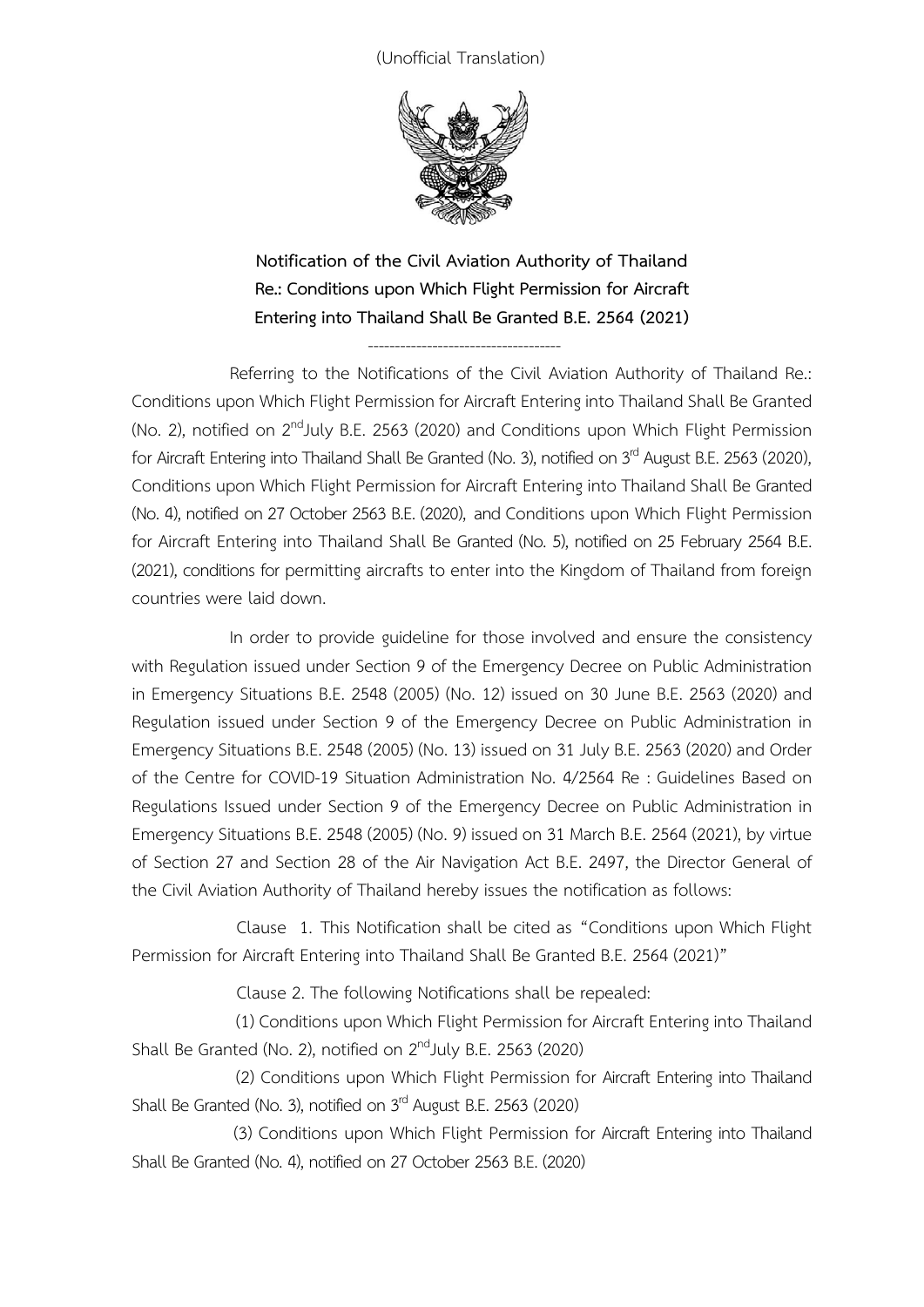(4) Conditions upon Which Flight Permission for Aircraft Entering into Thailand Shall Be Granted (No. 5), notified on25 February 2564 B.E. (2021)

 Clause 3. Aircraft carrying persons shall be prevented from entering into the airport in Thailand unless it falls in any of the following categories:

(1) State or military aircraft

(2) Emergency landing flights

(3) Technical landing flights without disembarkation

(4) Humanitarian aid, medical and relief flights

(5) Repatriation flights

(6) Cargo flights

(7) International chartered aircraft with transfer passenger

(8) Aircraft operating international flight with transit/transfer passenger

(9) Passenger flights carrying the persons permitted to enter Thailand as prescribed in Clause 4.

 Clause 4. The entry into Thailand of the persons of any of the following types, by aircraft, shall be permitted, provided that they comply with the conditions, time limits and rules of the authorized persons under the Thai immigration law, communicable diseases law, air navigation law, and the Emergency Decree on Public Administration in Emergency Situation, for the prevention of the spread of disease and the organization of the number of persons entering Thailand in accordance with the capability of the competent officers or the communicable disease control officers for the screening and arrangement of facilities for isolation, quarantine and control for observation :

(1) Thai nationals.

(2) Persons with exemption or persons being considered, permitted or invited by the Prime Minister, or the head who is accountable for resolving state of emergency issues to enter the Kingdom, as necessary. Such consideration, permission or invitation may be subject to specified conditions and time limits.

(3) Persons on diplomatic or consular missions or under International organizations, or representatives of foreign government performing their duties in the Kingdom, or persons of other international agencies as permitted by the Ministry of Foreign Affairs as necessary, including their spouse, parents, or children.

(4) Carriers of necessary goods, subject to immediate return after completion.

(5) Crew members who are required to travel into the Kingdom on a mission, and have a specified date and time for return.

(6) Non-Thai nationals who are spouse, parents, or children of a Thai national.

(7) Aliens who have a certificate of residence, including their spouses and children.